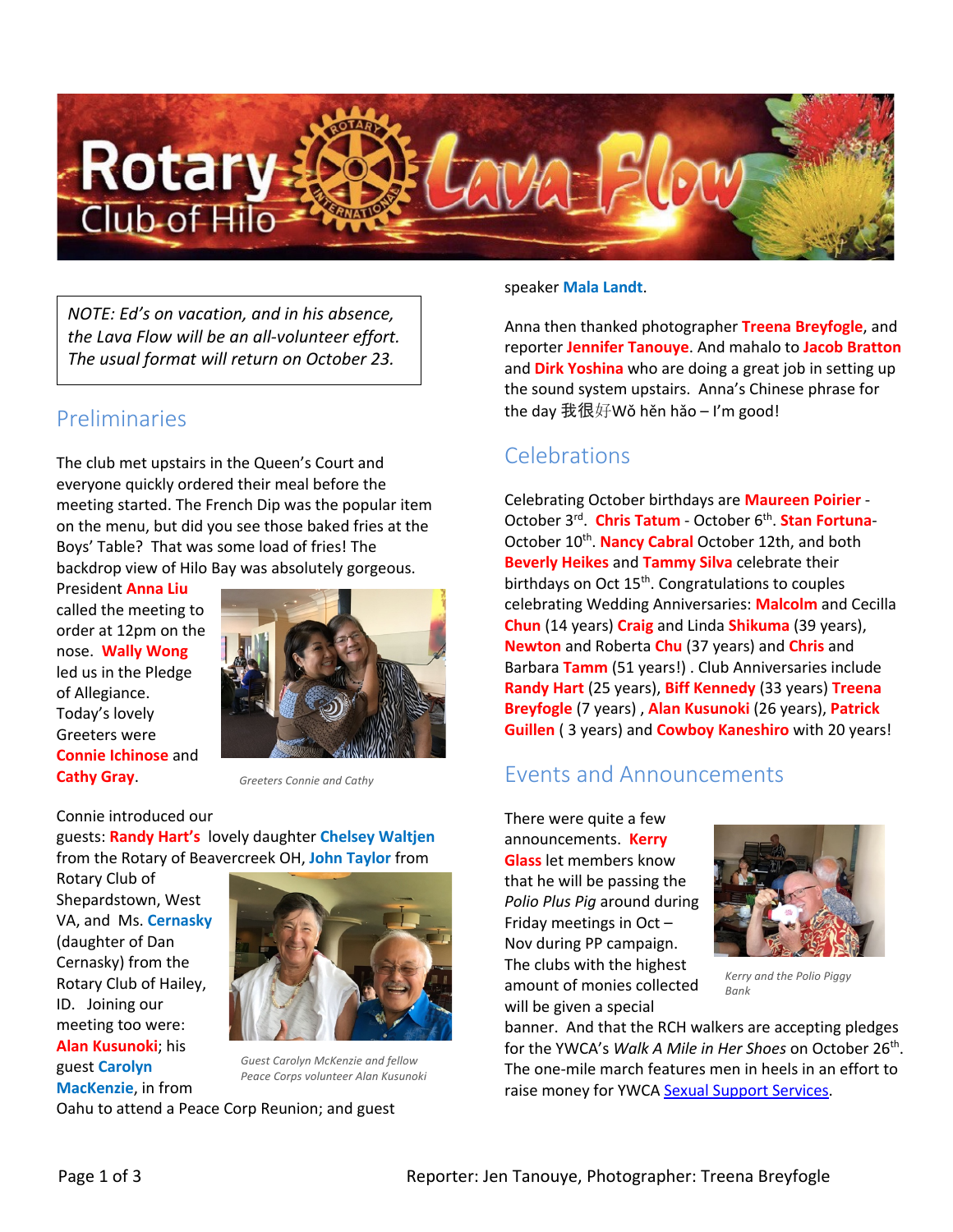**Marcia Prose** also announced that the Friends of the Children's Justice Center will be having their *Mai Tai Masquerade* also on the 26<sup>th</sup> in the evening. See Marcia for tickets.

Guest Rotarian **John Taylor** talked about the Global Grant El Salvador Water Project that he and his club are assisting in.

**Wally Wong** *Dictionary Distribution* in East Hawaii Elementary Schools in progress and following today's meeting will be at Keaau Elementary. Volunteers can still sign up for the Kaumana Elementary Distribution set for October 28<sup>th</sup>. Sign up online line or contact Wally if you'd like to help. He is also still accepting candy donations and/or money for the *Keiki Halloween Party* at Edith Kanakaole Stadium. The ARC of Hilo Parking Lot Improvement is set for October 19, 2019 7am – 9am.

**Corey** and the Boys are all set for the *Chicken Hekka* at

the AJA Hal on October 17. Fee: \$25. 5:30pm - 8pm, Dinner starts at 6pm. Come and enjoy! You still have time to sign up in the meeting or online.



*The "Bad Boys" table, a.k.a. the Social Committee*

#### This month's

*Social Squad's* meeting is a go for Oct 23rd at Chapter 27. 5:30pm – 7:30pm. Come out and bring your friends. "Socializing with a purpose" to make our community better.

One of the highlights of the meeting was the auctioning off of **Kerry and Susan's** two tickets to the Hilo Medical Center Foundation's Wine, Cheese and Chocolate Fundraiser on November 2<sup>nd.</sup> Monies went towards the Polio Plus Campaign. Bids flew back and forth and the winner was **Randy Hart** for \$225! It was a great way to kick off the PP campaign.

### Happy Dollars

Page 2 of 3 **Marcia** was \$5 happy and excited to announce the *Halloween line up at the Palace Theater*. Top movies include the "Rocky Horror Picture Show" & "Night Marchers" and the live musical "Gypsy.

Guest and former Hilo Resident- **John Taylor** from Shepardstown, West VA was \$100 happy to be back in Hilo for the weekend. **Nancy** as incoming President was \$100 happy towards the Polio Plus campaign. **Alan Kusunoki** was also \$100 happy due to the RCH's upcoming 100<sup>th</sup> Anniversary *and* because he is the chair for the 2020 District Convention. Alan asked fellow Rotarians that plan to attend to please help out in manpower and assist with serving on committees for the event.

# Today's Program

Our guest speaker for the afternoon was Certified Professional Midwife – **Mala Landt**. Mala has been a CPM for over 20 years and lives on the Big Island of Hawaii on a small organic farm with three of her four sons and their

families. Her farm has been dedicated as a Gentlebirth Sanctuary and Education Center. Mala has had a home birth practice on the Big Island for 18 years and she has spent 10 of those years



*Presenter Mala Landt, with President Anna*

traveling to Bali to work with Ibu Robin in Ubud, Bali.

Mala has a BA in Anthropology and Psychology and a Masters in Special Education. She worked as a Dance Therapist in the North Carolina State School for the Handicapped and later on in the Virgin Islands Public schools, she taught Adaptive Physical Education. She orchestrated Preschools to begin combining special needs children and "normal" children, and proved the benefits for both populations in social adaptation and motivation in learning.

She is an International Yoga Teacher of 40 years, a professional Massage therapist of 20 years, a Cranial Sacral Therapist and Prenatal Yoga instructor and Postpartum Exercise Instructor. She studied at the Oneness University in India and became a Trainer of "Deeksha", which is a force for Global Awakening. She was